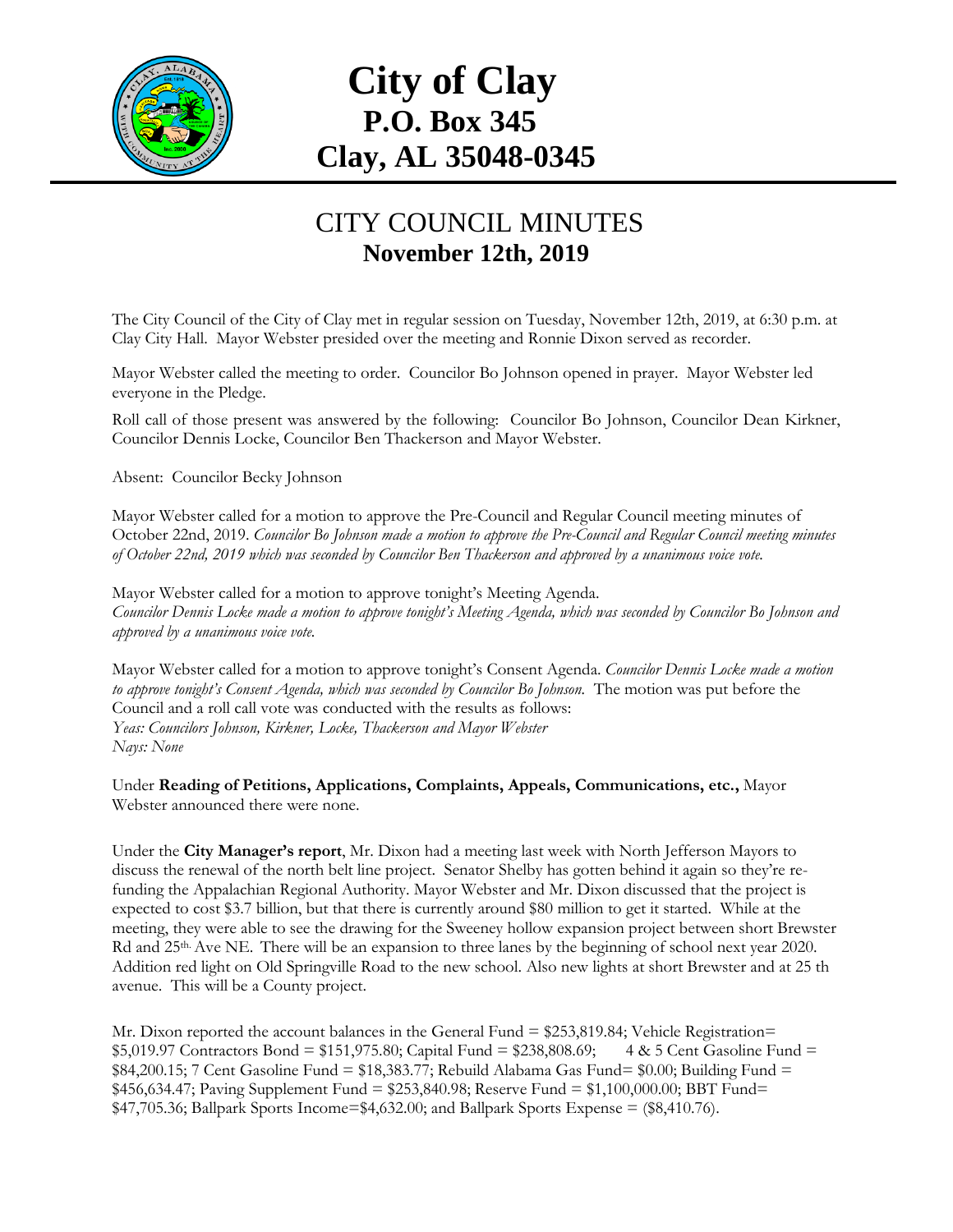

## **CITY OF CLAY CITY COUNCIL MINUTES November 12th, 2019**

**Under Public Hearings** there were two properties to be declared a public nuisance: 2633 Chestnut Way and 5290 Baggett Drive. There was no one present to speak for or against.

**Under Resolutions, Ordinances, Orders and other Business**, Mayor Webster called for a motion to move to unanimous consent. *Councilor Bo Johnson a motion to move into unanimous consent which was seconded by Councilor Dean Kirkner*. The motion was put before the Council and a roll call vote was conducted with the results as follows: Yeas: Councilors Johnson, Kirkner, Locke, Thackerson and Mayor Webster.

Mayor Webster introduced Resolution 2019-22 a Resolution authorizing the elimination of a nuisance upon private property located at 2633 Chestnut Way and 5290 Baggett Drive. *Councilor Dennis Locke made a motion to approve Resolution 2019-22 which was seconded by Councilor Ben Thackerson and approved by unanimous voice vote.*

Mayor Webster introduced Resolution 2019-23 a Resolution abating weeds on the property located at 5209 Baggett Dr. *Councilor Dean Kirkner made a motion to approve Resolution 2019-23 which was seconded by Councilor Ben Thackerson and approved by unanimous voice vote.*

Mayor Webster introduced Resolution 2019-24 a Resolution abating weeds on the property located at 5240 Baggett Dr. *Councilor Ben Thackerson made a motion to approve Resolution 2019-24 which was seconded by Councilor Dean Kirkner and approved by unanimous voice vote.*

Mayor Webster introduced Resolution 2019-25 a Resolution abating weeds on the property located at 5870 Brenda Drive. *Councilor Ben Thackerson made a motion to approve Resolution 2019-25 which was seconded by Councilor Dean Kirkner and approved by unanimous voice vote.*

Mayor Webster introduced Resolution 2019-26 a Resolution abating weeds on the property located at 5904 Elizabeth Dr. *Councilor Dennis Locke made a motion to approve Resolution 2019-26 which was seconded by Councilor Bo Johnson and approved by unanimous voice vote.*

Mayor Webster introduced Resolution 2019-27 a Resolution abating weeds on the property located at 5909 Elizabeth Dr. *Councilor Ben Thackerson made a motion to approve Resolution 2019-27 which was seconded by Councilor Dean Kirkner and approved by unanimous voice vote.*

Mayor Webster introduced Resolution 2019-28 a Resolution abating weeds on the property located at 7535 Old Springville Rd. *Councilor Dean Kirkner made a motion to approve Resolution 2019-28 which was seconded by Councilor Ben Thackerson and approved by unanimous voice vote.*

End Unanimous Consent.

**Under Mayor and council comments** Mayor Webster introduced Center Point Fire Chief Gene Coleman who addressed Council.

**Councilor Bo Johnson** reported the third annual Clay Fest was a success and commented the Veterans Day luncheon was outstanding**.**